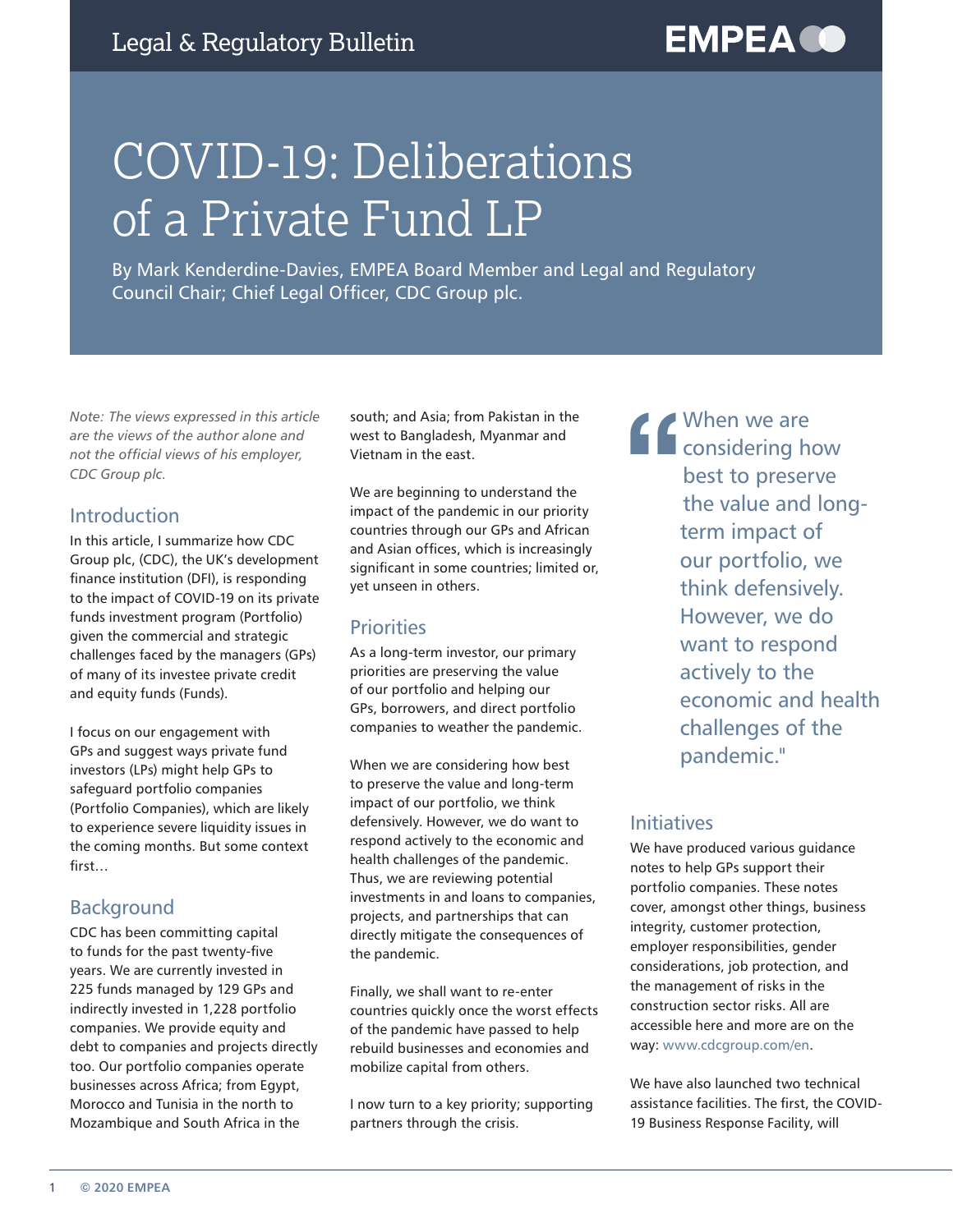provide grants (of up to GBP165,000) to help portfolio companies adapt/ scale up as part of their response to the pandemic. The second, the COVID-19 Emergency Technical Assistance Facility, will provide expertise, advisory, and capital building (up to GBP25,000) to support our GPs' portfolio companies as they navigate the pandemic (e.g. crisis planning, HR and financial planning support, ESG support, etc.).

Other DFIs and multilateral finance institutions (MFIs) have launched facilities of their own. All are accessible via their websites. The DFIs of 16 OECD countries, grouped under the DFI Alliance, have issued a joint statement to announce they will work together to respond to the pandemic. These DFIs are working to bring liquidity to the market, support companies impacted by the pandemic, and promote new investment in global health, safety, and economic sustainability. Announcements to follow.

# **Liquidity**

We have also been considering how to address liquidity issues at funds and portfolio companies. When, for example, might it be appropriate to "vary" or "flex" the terms of a fund to increase a GP's liquidity options, paying close attention to portfolio companies facing specific COVID-19 related issues, particularly tight liquidity and/or significant revenue reductions?

CDC and like-minded LPs are reviewing the financial and legal tools at their disposal, which include varying the terms of funds to permit greater flexibility in the use of uncalled capital commitments and fund-level leverage, providing new capital to funds via equity "top ups" or direct lending to portfolio companies.

Any variation or flex of an existing contractual arrangement will, of course, require an amended limited partnership, shareholder and/or side letter agreement (collectively,

Agreements), which typically require supermajority LP approval. Liquidity solutions require persuasion and are unlikely to be achieved overnight.

## Deeper Dive

I now look more closely at the legal tools mentioned above, noting that it can take a long time for GPs and LPs to negotiate the terms of emerging/ frontier market private funds. Given their ubiquity in the market and custodianship responsibilities, DFI and MFI LPs tend to look longer and harder at terms than many LPs. Historically, they have generally been unwilling to revisit terms after close. However, due to the pandemic, we foresee a greater willingness to do this, selectively, than in the past.

**TH** a fund has<br>
uncalled capi<br>
commitment:<br>
then LPs migl<br>
consider loose uncalled capital commitments, then LPs might consider loosening restrictions on how those commitments are used to provide greater liquidity."

If a fund has uncalled capital commitments, then LPs might consider loosening restrictions on how those commitments are used to provide greater liquidity. If, by way of contrast, a fund is fully drawn and thus "dry", it might be appropriate for the fund to obtain debt capital from its LPs or thirdparty lenders or, alternatively, for LPs (or a sub-set of LPs) to provide new equity capital. Another alternative might be LPs providing a direct loan to a portfolio company.

LPs could consider varying other terms. Examples might include less stringent reinvestment restrictions, which would allow a GP to recycle a

greater percentage of capital otherwise available for distribution to LPs; enhanced follow-on investment rights; less stringent diversification restrictions; the use of capital for broader purposes, especially in the case of follow-on investments (e.g. the provision of short term liquidity facilities to Investees); an enhanced ability to borrow at fund level or below, etc.

LPs might also be open to permitting a GP to use (more) leverage if the fund has no uncalled capital commitments depending on their assessment of the GP's credit skills, ability to manage leverage, and proposed use of leverage. The agreements for many funds, particularly those managed by first time GPs, limit/prohibit the use of leverage, so they would need to be amended.

A further option might be the provision of a debt facility to the fund on terms to be agreed in relation to tenor, pricing, ranking (senior or pari passu with the equity LPs and any other leverage providers?), collateral, and waterfall impact.

Equity "top ups" might be feasible if a fund has no uncalled capital commitments. LPs will consider the choice of investment structure (existing fund, annex fund, or co-invest fund), whether the "top up" is temporary or permanent, whether the fund is still operating in its commitment period (and if not, the implications of that), likely LP participation (and the treatment of non- participating LPs), the proposed use of the new capital (for some or all portfolio companies?), the terms on which the new capital is provided, and how conflicts are managed.

Finally, LPs might consider lending directly to portfolio companies in exceptional circumstances. A practical issue, however, is the inability of LPs to undertake full due diligence on a prospective borrower, with whom they have an indirect relationship, due to COVID-19-related travel restrictions.